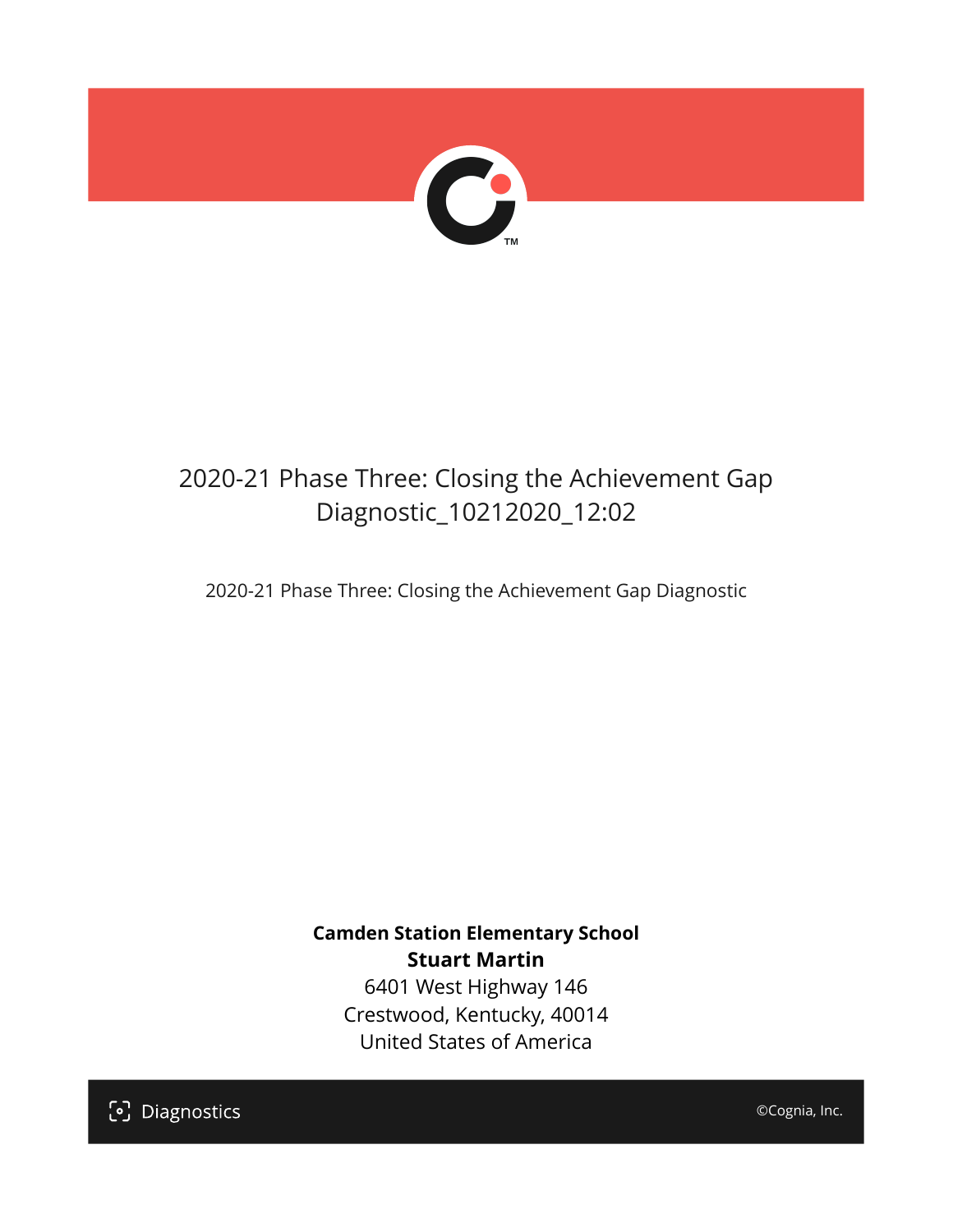2020-21 Phase Three: Closing the Achievement Gap Diagnostic - 2020-21 Phase Three: Closing the Achievement Gap

Diagnostic\_10212020\_12:02 - Generated on 01/12/2021

Camden Station Elementary School

### **Table of Contents**

| 2020-21 Phase Three: Closing the Achievement Gap Diagnostic |  |
|-------------------------------------------------------------|--|
| I. Achievement Gap Group Identification                     |  |
| II. Achievement Gap Analysis                                |  |
| III. Planning the Work                                      |  |
| <b>Attachment Summary</b>                                   |  |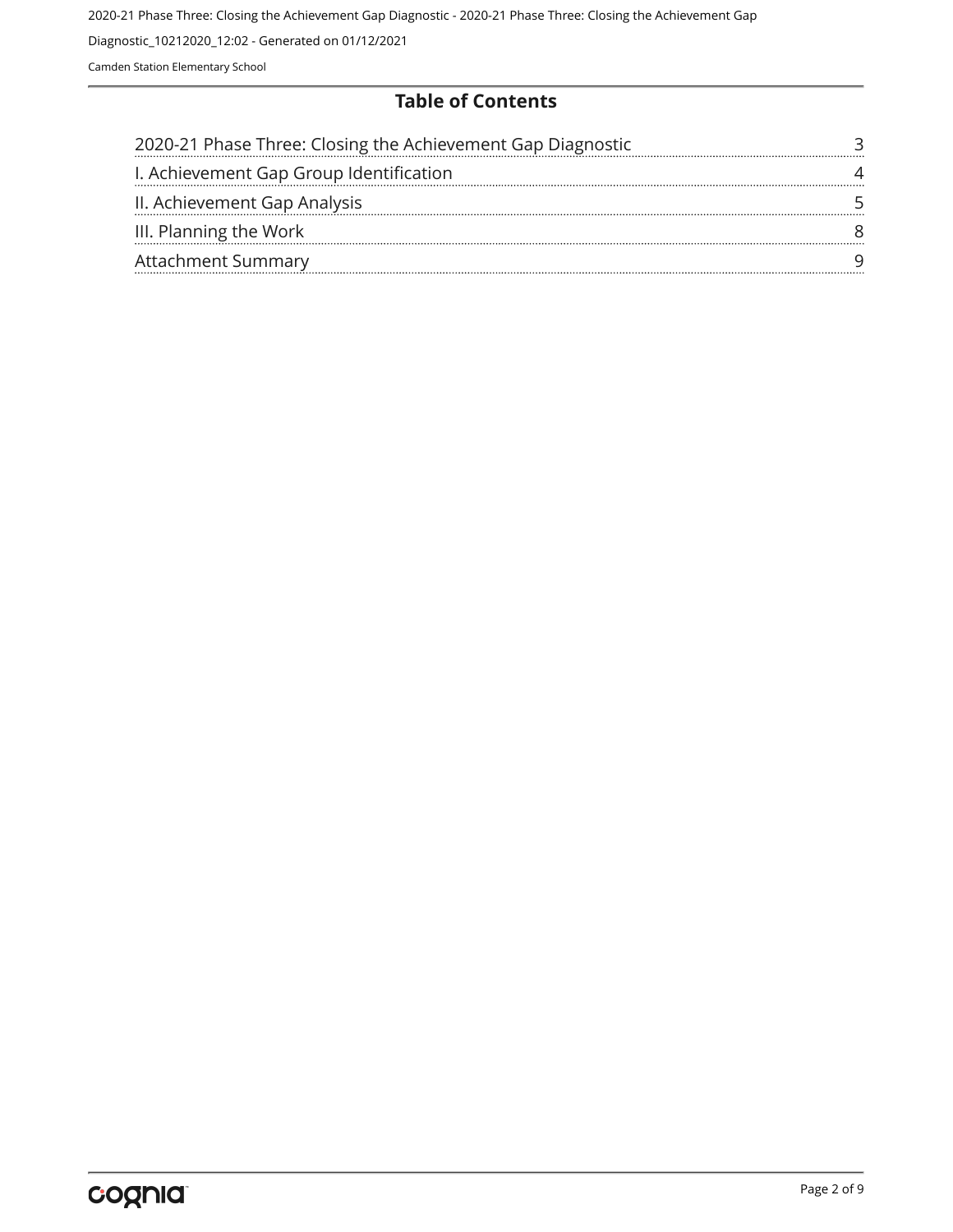## <span id="page-2-0"></span>**2020-21 Phase Three: Closing the Achievement Gap Diagnostic**

The **Closing the Achievement Gap Report** is required by KRS 158.649, which requires the school-based decision making council, or the principal if no council exists to set the school's targets for eliminating any achievement gap. The targets should be established with input from parents, faculty, and staff and submitted to the superintendent for consideration and the local board of education for adoption.

In addition to being a legal mandate, the Closing the Achievement Gap Report is also a vital component of the continuous improvement process. The report is designed to underscore a school's trend data (i.e. two-year window) relating to its individual gap groups. Upon completion of the **Closing the Achievement Gap Report**, schools will have already engaged in a significant piece of school improvement work by intentionally focusing on the gaps that exist among its underserved student populations.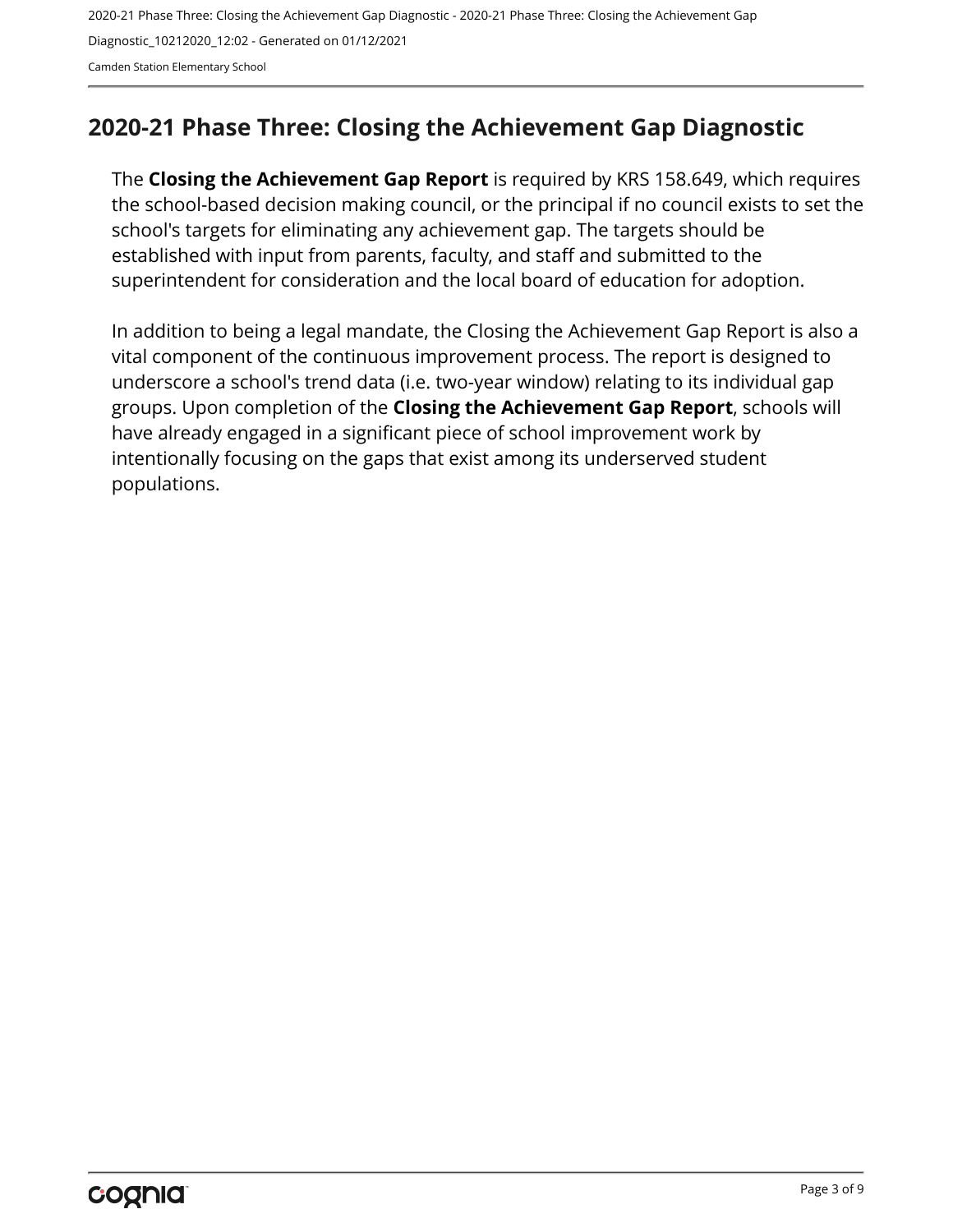## <span id="page-3-0"></span>**I. Achievement Gap Group Identification**

Schools should use a variety of measures and analysis to conduct its annual Closing the Achievement Gap Report pursuant to KRS 158.649.

. Complete the [Achievement Gap Group spreadsheet a](https://drive.google.com/file/d/0B7A6n8V1dmUOWFNKY2dSTTFibjA/view?usp=sharing)nd attach it.

The achievement gap group spreadsheet is attached.

#### **ATTACHMENTS**

**Attachment Name**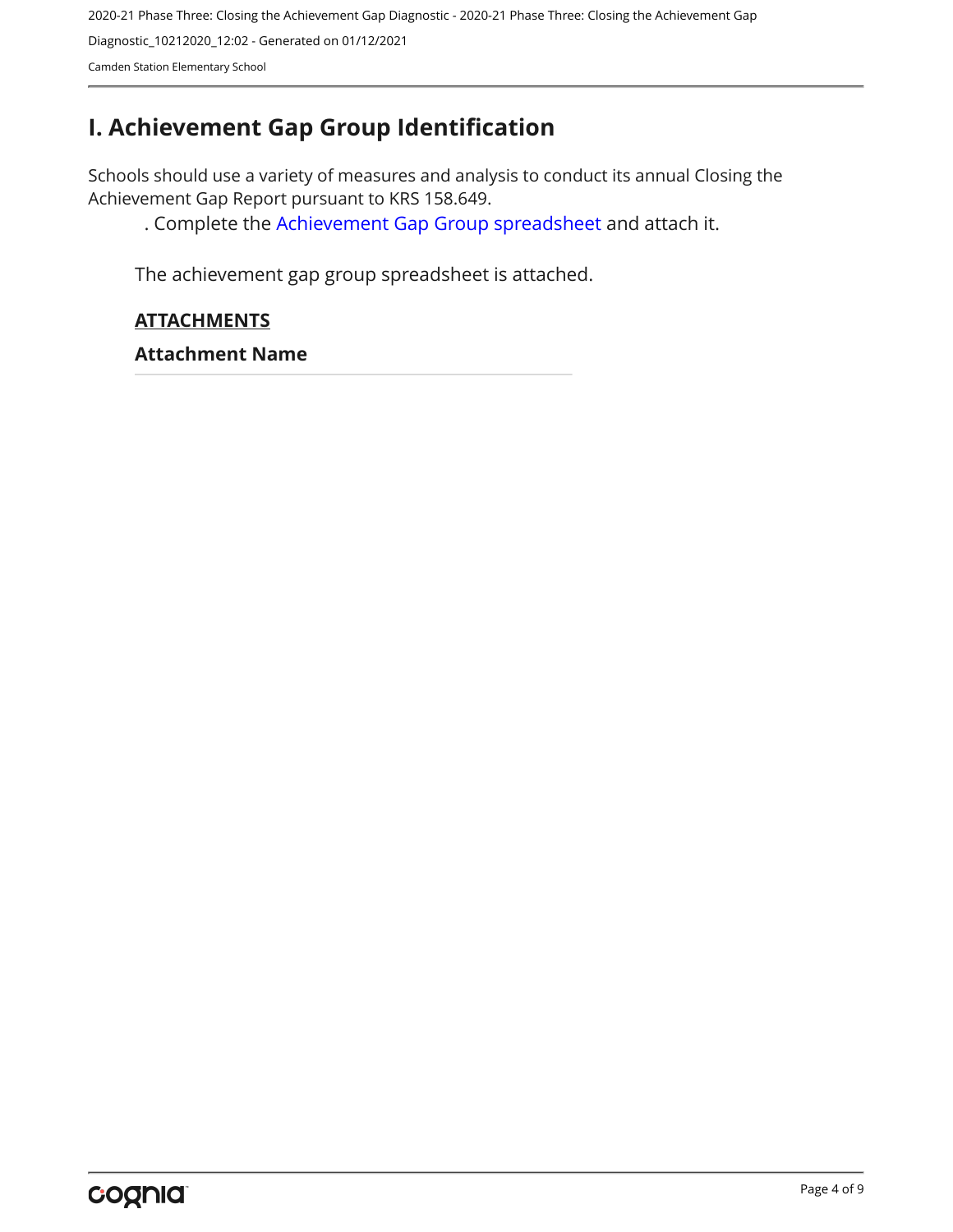## <span id="page-4-0"></span>**II. Achievement Gap Analysis**

A. Describe the school's climate and culture as they relate to its achievement gap population.

Camden Station staff strive to establish authentic and supportive relationships with our students, especially those who fall within the gap population. We seek inclusive practices to ensure that our students who fall in the gap population are welcomed and feel comfortable within the school environment. In hiring, we seek staff members who demonstrate such capabilities. Some activities that demonstrate these beliefs include (but are not limited to): using Positive Discipline to foster mutual respect and problem solving amongst students, PBIS supports in place, greeting students warmly each day in the hallway, asking about their life/ preferences outside of school, ensuring that students who qualify for free/reduced lunch are given equal opportunities for participation (in fundraisers or paid events), and ensuring that students are safe, comfortable and have their basic needs met through partnerships with our PTO and external organizations like the rotary club and local churches. We have hosted specific professional development with emphasis on trauma informed care, understanding poverty and being culturally and linguistically responsive in our teaching. Students who fall in the gap population who also struggle academically or behaviorally are provided with differentiated instruction specific to their area of need.

B. Which achievement gaps has the school successfully **closed**? Use specific data from the previous two academic years when analyzing trends.

We have not successfully closed any gaps to date.

C. Based upon the analysis of the school's achievement gap data, identify the gap groups and content areas where the school has **shown improvement**. Use specific data from the previous two academic years when analyzing trends.

Our largest barrier at present is the Covid-19 pandemic, which has caused tremendous gaps in student learning with NTI and breaks in traditional instruction. We also continue to build our schema in how to service all students through evidence-based reading, writing and math instruction, though we have introduced many new staff members in recent years, which makes it challenging to sustain our trajectory. Behavior can sometimes impede with student acquisition of grade level content, though we've implemented professional learning to combat this. We also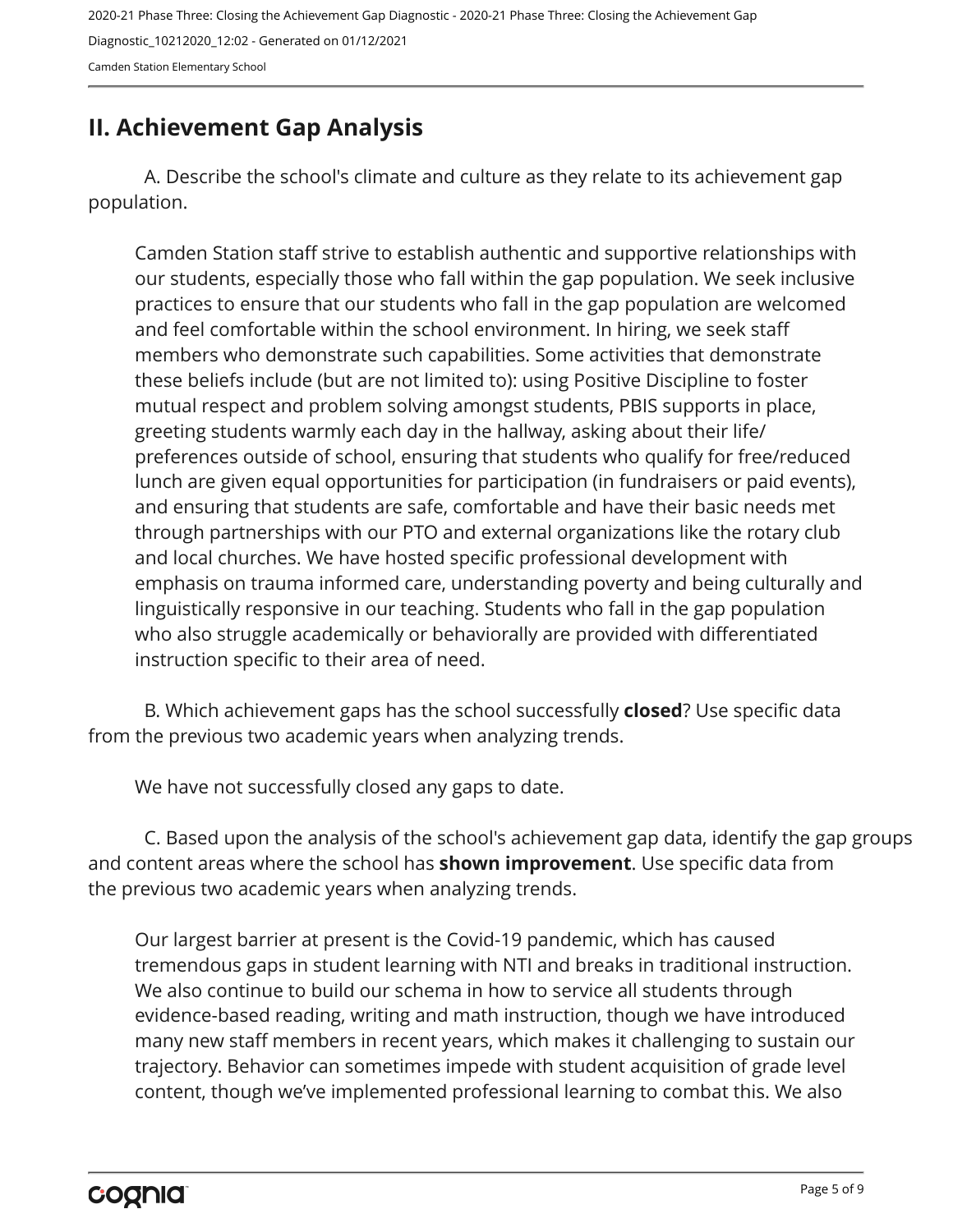2020-21 Phase Three: Closing the Achievement Gap Diagnostic - 2020-21 Phase Three: Closing the Achievement Gap Diagnostic\_10212020\_12:02 - Generated on 01/12/2021

Camden Station Elementary School

continue to build our background on servicing students from poverty, as our percentage of free/reduced lunch students continues to rise.

D. Based upon the analysis of the gap data, identify the gap groups and content areas where the school has **lacked progression or regressed**. Use specific data from the previous two academic years when analyzing trends.

• Achievement Gap persists with Disabled Students in Reading: Improvement from 15-16 (gap of 42.6% in 15-16 to 11% in 16-17 to 18.8% in 17-18, but now dips again to 39.4 in 18-19). • Larger Achievement GAP with EL Students in Math: GAP of 3.7 in 17-18, now 14.4% in 18-19. This is confirmed in our Fall 2020 MAP data that only 37.7% of our Hispanic students are projected to score P/D. • Achievement Gap persists with Students with Disabilities in Math: (Gap of 57.9% in 15-16 to 31.3% in 16-17 to 22.6% in 17-18 to 35.4 in 18-19). • Achievement Gap persists with students from poverty in Math: Students from poverty continue to underperform in reading (34.6% gap in 16-17 vs. 28% gap in 17-18 vs 35.2% gap in 2018-19). This is confirmed in our Fall 2020 MAP data that only 36.3% of our students from poverty are projected to score P/D. • Achievement Gap persists with Students with Disabilities in Social Studies: (Gap of 21% in 14-15, Gap of 23.6% in 17-18, Gap of 30.9% in 18-19) • Achievement Gap persists with Students from Poverty in Social Studies: (Gap of 36.4% in 16-17, Gap of 31.9% in 17-18, Gap of 33% in 18-19) • Achievement Gap persists with Students with Disabilities in Writing: (Gap of 38.9% in 14-15, No Gap in 17-18 due to low achievement overall, Gap of 40.1% in 18-19) • Achievement Gap persists with Students from Poverty in Writing: (Gap of 17.5% in 16-17, Gap of 26.5% in 17-18, Gap of 39% in 18-19) • Achievement Gap persists with Students from Poverty in Writing: (Gap of 17.5% in 16-17, Gap of 26.5% in 17-18, Gap of 39% in 18-19) • Achievement Gap persists with Students from Poverty in Science: (Gap of 18.6% in 17-18, Gap of 36.4% in 18-19)

E. Describe the processes, practices and/or conditions that have prevented the school from closing existing and persistent achievement gaps.

Our largest barrier at present is the Covid-19 pandemic, which has caused tremendous gaps in student learning with NTI and breaks in traditional instruction. We also continue to build our schema in how to service all students through evidence-based reading, writing and math instruction, though we have introduced many new staff members in recent years, which makes it challenging to sustain our trajectory. Behavior can sometimes impede with student acquisition of grade level content, though we've implemented professional learning to combat this. We also continue to build our background on servicing students from poverty, as our percentage of free/reduced lunch students continues to rise.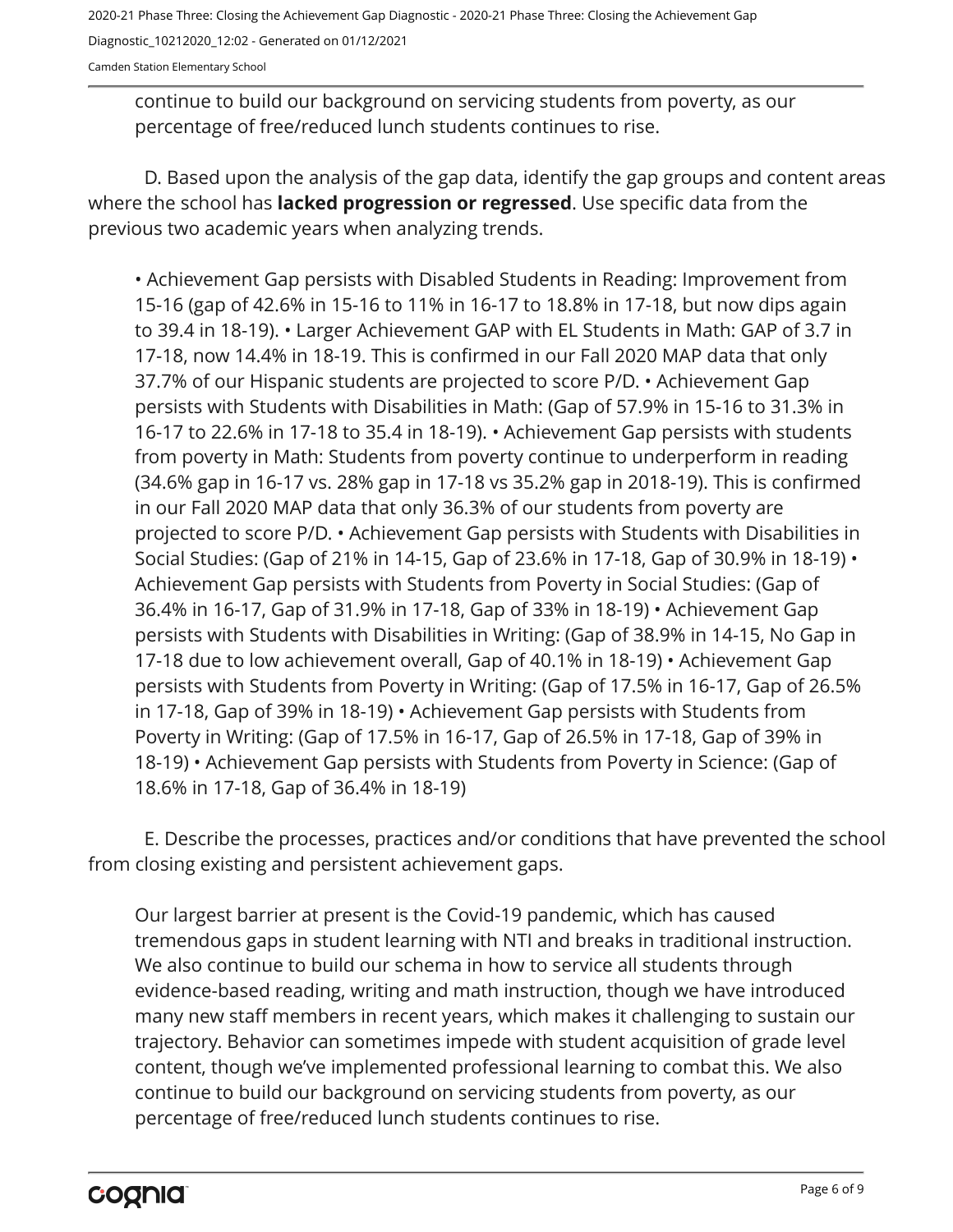F. Describe the process used to involve teachers, leaders, and other stakeholders in the continuous improvement and planning process as it relates to closing the achievement gap. List the names and roles of strategic partners involved.

The data was analyzed by the Building Leadership team, grade level teams, SBDM council and the PTO. These stakeholders shared the data with the people they represent, and then provided analysis to the Building Leadership team. The Building Leadership team then incorporated the analysis into a more comprehensive response, gaining insight at every step of the planning process.

G. Describe in detail the school's professional development plan related to its achievement gaps.

*(Note: School-based decision making councils, or principals in schools where no council exists, are required by KRS 158.649(8) to submit revisions to the school improvement plan describing the use of professional development funds to reduce achievement gaps for review and approval by the superintendent. Superintendents shall report, pursuant to KRS 158.649(9), to the local school board and Commissioner of Education schools failing to meet targets to reduce the gap in student achievement for any student group two years in a row, and improvement plans for those schools will be subject to review and approval by KDE.)* 

We have identified Educational Recovery as an area of emphasis this year, given the current reality we are experiencing related to the Covid-19 pandemic. Professional learning was focused on concepts such as gap analysis, standard deconstruction, and curriculum mapping. Teachers use data to determine whether or not recovery instruction needs to occur prior to a typical unit sequence or whether it can be embedded throughout existing units of study. Another area of emphasis for professional learning is ensuring teachers are providing students with high-quality instruction, providing opportunities for practice and goal setting to ensure students meet and exceed the Kentucky Academic Standards through the use of Lucy Calkins' Units of Study as a framework. Participants understand the unit progression in Lucy Calkins' Units of Study, how the reading units of study help teachers provide their students with instruction, opportunities for practice, and concrete doable goals to help students meet and exceed any set of high standards.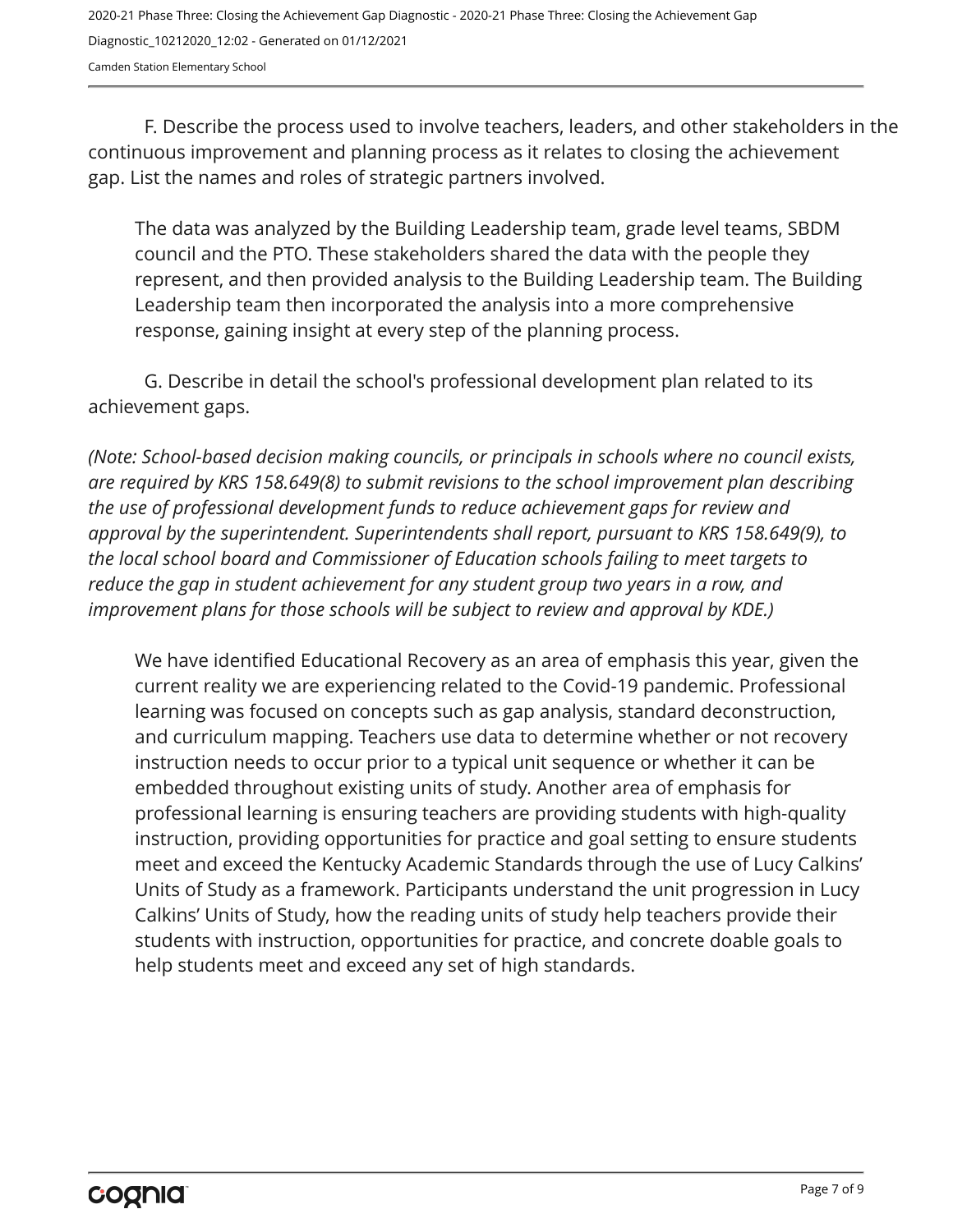## <span id="page-7-0"></span>**III. Planning the Work**

. List all measurable goals for each identified gap population and content area for the current school year. This percentage should be based on trend data identified in Section II and based on data such as universal screeners, classroom data, ACT, and Response to Intervention (RTI). Content areas should never be combined into a single goal (i.e., Combined reading and math should always be separated into two goals – one for reading and one for math – in order to explicitly focus on strategies and activities tailored to the goal).

To close the achievement gap of students from poverty, disabled students, and Hispanic students in reading and math by 2021 according to the chart.

### **ATTACHMENTS**

.

#### **Attachment Name**

Step 1: Download the [Closing the Achievement Gap Summary](https://drive.google.com/file/d/0B6i22i6omk4ySmUtTHZuSVRFazQ/view) spreadsheet.

Step 2: Complete your findings and answers.

Step 3: Upload the Completed Closing the Achievement Gap Plan Summary spreadsheet.

The summary is attached.

## **ATTACHMENTS**

#### **Attachment Name**